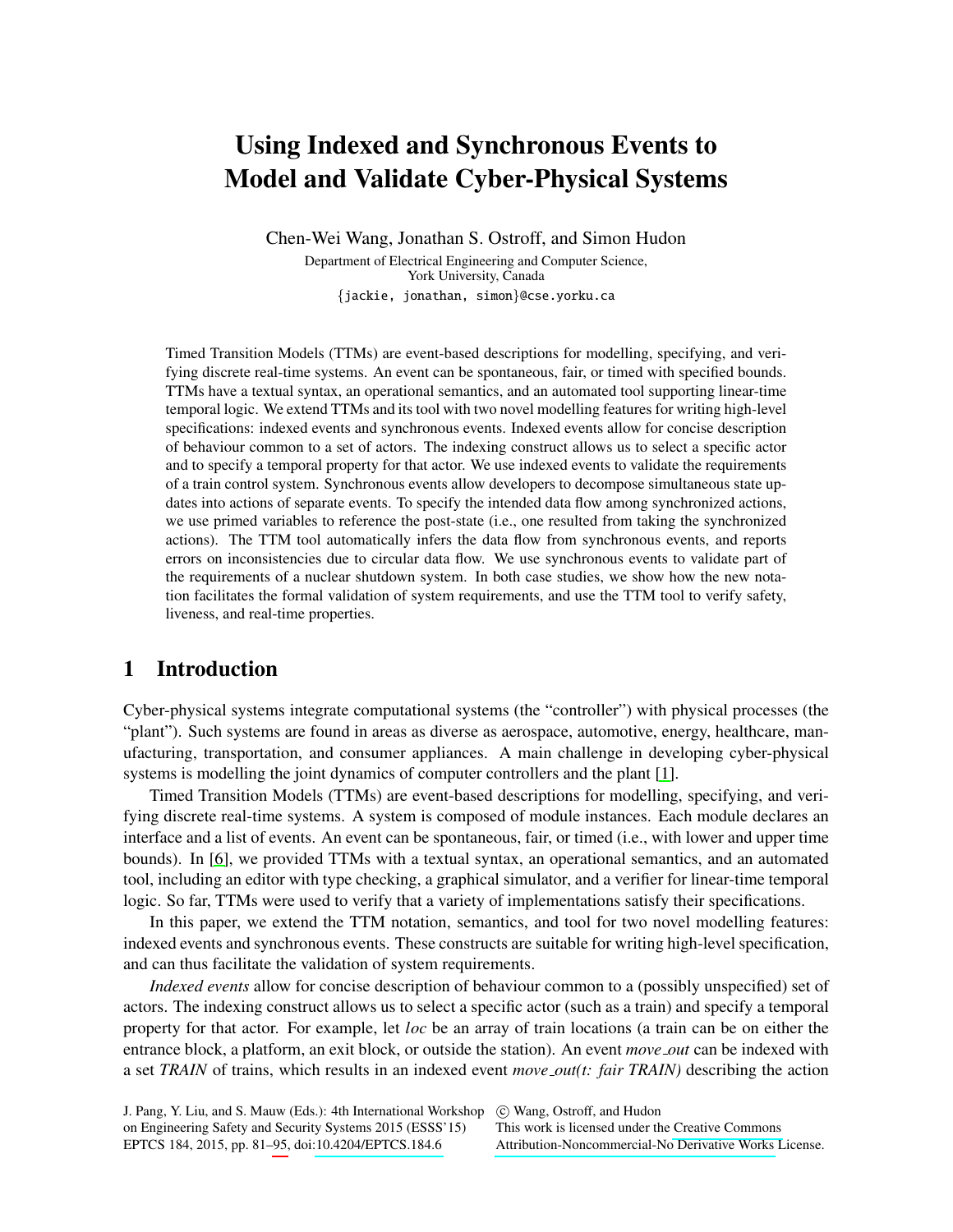of a train *t* moving out of a platform and into the exit block. As a result, the event index *t* can be used to specify the liveness property that every train *t* waiting at one of the platforms (denoted by the set *PLF*) eventually moves out, and into the exit block:  $\Box(i\cdot o c[t] \in PLF \Rightarrow \Diamond move\_out(t))$ . Without the index *t*, we can only state a weaker property that some train eventually leaves the station (unless we introduce auxiliary variables or events).

*Synchronous events* allow developers to decompose simultaneous state updates into actions of separate events. However, without a mechanism to reference the post-state values of monitored variables, we cannot properly model the joint actions of the environment and controller. For example, the synchronized action  $m := exp \mid c := f(m)$  specifies that the new (or next-state) value of controlled variable *c* is computed on the basis of the old (or pre-state) value of monitored variable *m* (i.e., *exp*). To resolve this, we use primed variables on the RHS of assignments in event actions to denote post-state values. For example, the synchronized action  $m := exp \mid c := f(m')$  specifies that the post-state value of *c* is now a function on the post-value value of *m*. Synchronous events, together with primed variables, are suitable for describing high-level specifications used in shutdown systems of nuclear reactors [\[11\]](#page-13-2). In such systems, the next-state value of the system controlled variables are expressed in terms of the currentstate and next-state values of the monitored variables of nuclear reactors. This allows for a simplified description of the requirements that will later be refined to code.

*Contributions*. To support indexed and synchronous events for validating requirements, we extend the semantics of TTM (Sec. [2\)](#page-1-0), and we extend our tool accordingly. For synchronous events, our tool automatically infers the data flow, and reports on inconsistencies due to circular data flow. We conduct two realistic case studies: a train control system (Sec. [3\)](#page-6-0) using indexed events, and a part of a nuclear shutdown system (Sec. [4\)](#page-8-0) using synchronous events.

*Resources*. Complete details of the two case studies are included in an extended report [\[10\]](#page-13-3), which also contains more case studies of cyber physical systems (i.e., a mutual exclusion protocol, and function blocks from the IEC 61131 Standard for programmable logic controllers) that can be specified using the new notations. Complete TTM listings of the case studies are available at: [https://wiki.eecs.](https://wiki.eecs.yorku.ca/project/ttm/index_sync_evt) [yorku.ca/project/ttm/index\\_sync\\_evt](https://wiki.eecs.yorku.ca/project/ttm/index_sync_evt).

## <span id="page-1-0"></span>2 Semantics for Indexed and Synchronous Events

We extend the one-step operational semantics of TTMs reported in [\[6\]](#page-13-1) to support both indexed events (Sec. [2.2\)](#page-2-0) and synchronous events (Sec. [2.3\)](#page-4-0). The extensions involve redefining: 1) the abstract syntax of events which affects the rules of transitions and scheduling; and 2) the rules of module compositions. We include the most relevant details to present these extensions, while the complete account of the new semantics is included in an extended report [\[10,](#page-13-3) Sec. 6].

<span id="page-1-1"></span>2.1 Abstract Syntax: Introducing Fair and Demonic Event Indices We define the abstract syntax of a TTM module instance  $\mathcal{M}$  as a 5-tuple  $(V, s_0, T, t_0, E)$  where 1) *V* is a set of local or interface variables; 2) *T* is a set of timers; 3) *E* is a set of state-changing events; 4)  $s_0 \in$  STATE is the initial state (STATE  $\triangleq V \rightarrow$  VALUE); and 5)  $t_0 \in$  TIMER is the initial timer assignment (TIMER  $\triangleq T \rightarrow$ N). We define  $type \in T \to \mathbb{P}(\mathbb{N})$  and *boundt*  $\in T \to \mathbb{N}$  for querying about, respectively, the type and upper bound of each timer. For example, if timer  $t_1$  is declared as  $t_1$  : 0..5, then *boundt*( $t_1$ ) = 5 and  $type(t_1) = \{0..6\}$ . Timers count up to one beyond the specified bound, and remain unchanged until they are started again. The figure below presents the generic form of a TTM event, where  $V = \{v_1, v_2, v_3, \dots\}$ and  $T = \{t_1, t_2, t_3, t_4, \dots\}.$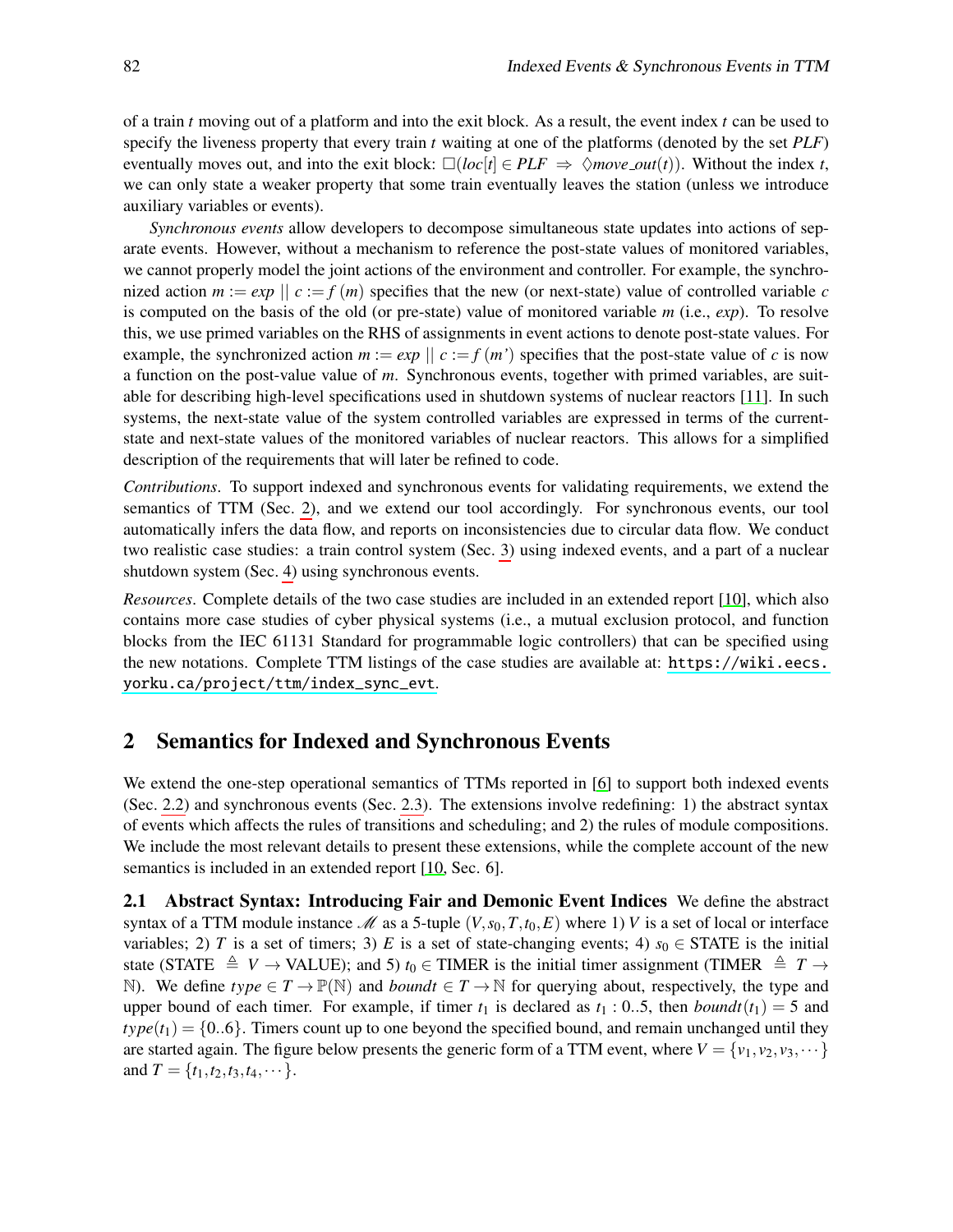```
Concrete syntax of event e:
  event id (x : \text{fair } T_x; y : T_y) [l,u] just
   when grd
   start t_1, t_2stop t3,t4
   do v_1 := exp_1,
     if condition then v_2 := v'_1 + exp_2else skip fi,
     v3 :: 1..4
   end
                                                              Abstract syntax of the event e:
                                                                   • e.id \in ID;• e. f ind ⊆ ID ; e.d ind ⊆ ID
                                                                  • e.d ind , e. f ind ∪ d ind
                                                                   • e.l ∈ N; e.u ∈ N ∪ {∞}
                                                                   •
                                                                       e. f air
                                                                          ∈ {spontaneous,just, compassionate}
                                                                  • e.grd \in STATE \times TIME \rightarrow BOOL;• e.start \subseteq T;
                                                                   • e.stop \subseteq T;
                                                                   • e.action ∈ STATE×TIMER ↔ STATE;
```
We use a 10-tuple (*id*, *f ind*,*d ind*,*l*,*u*, *f air*,*grd*,*start*,*stop*,*action*) to define the abstract syntax of an event *e*. We write *e*.*id* for its identifier. Sets *e*. *f ind* and *e*.*d ind* contain, respectively, fair and demonic indices that can be referenced in the event. Its fairness assumption (i.e., *e*.*fair*), as discussed in Sec. [2.2,](#page-2-0) filters out certain execution traces that will be considered in the model checking process. Its guard (i.e., *e*.*grd*) is a Boolean expression referencing state variables, timers, or its indices. An event *e* must be taken between its lower time bound (LTB) *e*.*l* and upper time bound (UTB) *e*.*u*, while its guard *e*.*grd* remains true. The event action involves simultaneous assignments to  $v_1, v_2, \cdots$ . We write  $v_3$  :: 1..4 for a demonic (non-deterministic) assignment to *v*<sup>3</sup> from a finite range. Therefore, its state effect is a relation *e*.*action* on state variables and timers. On the RHS of an assignment  $y := x$ , the state variable x may be "primed" (*x* 0 ) or "unprimed". A primed variable refers to its value at the *next* state, or its current-state value if it is unprimed. The use of primed variables in expressions allows for more expressive descriptions of state changes, especially when combined with the use of synchronous events (Sec. [2.3\)](#page-4-0).

<span id="page-2-0"></span>2.2 **Operational Semantics** Given a TTM module instance  $\mathcal{M}$ , an LTS (Labelled Transition System) is a 4-tuple  $\mathscr{L} = (\Pi, \pi_0, \mathbf{T}, \rightarrow)$  where 1)  $\Pi$  is a set of system configurations; 2)  $\pi_0 \in \Pi$  is an initial configuration; 3) **T** is a set of transitions names (defined below); and 4)  $\rightarrow \subseteq \Pi \times \mathbf{T} \times \Pi$  is a transition relation.

We define  $E_{id}$  as the set of event transition names, and  $E_{fair}$  as the set of transition name prefixes, excluding values of demonic indices (i.e., including values of fair indices):  $E_{id} \triangleq \{e, m \mid e \in E \land m \in E\}$  $e.f\_ind \rightarrow \text{VALUE} \bullet (e.id,m)$ . On the one hand, we use  $e(x)$  to denote the (external) transition name of event *e* with *x*, the values of its fair indices. On the other hand, when referring to the occurrence of *e*, in an LTL formula for instance, we use  $e(x, y)$  to include *y*, the values of its demonic indices; otherwise, values of demonic indices are treated as internal non-deterministic choice within the event.

A configuration  $\pi \in \Pi$  is defined by a 6-tuple  $(s, t, m, c, x, p)$ , where:

•  $s \in$  STATE is a value assignment for all the variables of the system. The state can be read and changed by any transition corresponding to an event in *E*.

•  $t \in$  TIMER is a timer valuation function. Event transitions may start, stop, and read timers. A *tick* transition representing a global clock changes the timers.

•  $m \in T \rightarrow \text{BOOL}$  records the status of monotonicity of each timer. Suppose event  $e_1$  starts  $t_1$ , then we may specify that a predicate *p* becomes true within 4 ticks after  $e_1$ 's occurrence. However, other events might stop or restart  $t_1$  before  $p$  is satisfied, making  $t_1$  not in sync with the global clock. The expression  $m(t_1)$  (monotonicity of timer  $t_1$ ) holds in any state where  $t_1$  is not stopped or reset.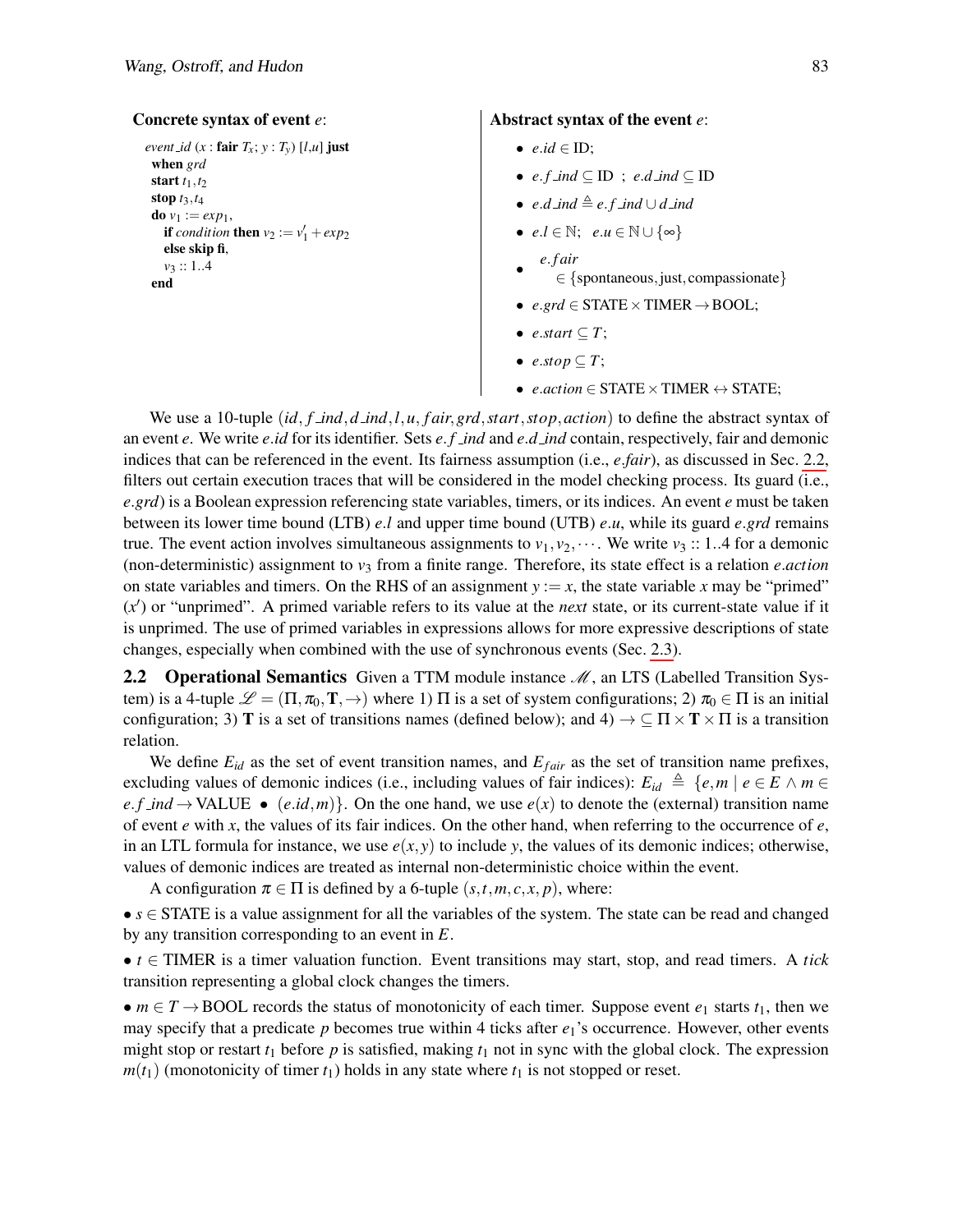•  $c \in E_{id} \to \mathbb{N} \cup \{-1\}$  is a value assignment for a clock implicitly associated with each event. These clocks are used to decide whether an event has been enabled for long enough  $(c(e.id, x) \ge e.l)$  and whether it is urgent  $(c(e.id, x) = e.u)$ .

•  $x \in E_{id} \cup \{\perp\}$  provides a sequencing mechanism: each transition *e* is immediately preceded by a transition *e*# to update the monotonicity record *m*.

• *p* ∈ *Eid* ∪ {*tick*,⊥} holds the name of the last event to be taken at each configuration. It is ⊥ in the initial configuration. It allows us to refer to events in LTL formula, to state that they have just occurred.

We focus on components *s* and *c* that are affected the most by fair and demonic indices, whereas components *t*, *m*, and *x*, as to how the monotonicity status of timers is maintained, are less relevant and included in [\[10,](#page-13-3) Sec. 6].

Given a flattened module instance  $\mathcal{M}$ , transitions of its corresponding LTS are given as  $\mathbf{T} = E_{id} \cup$ *E*#∪ {*tick*}, where *E*#  $\triangleq \{e \in E_{id} \bullet e\}$  is the set of monotonicity-breaking transitions as mentioned above. Explicit timers and event (lower and upper) time bounds are described with respect to this tick transition. We define the enabling condition of event  $e \in E$  with fair index *x* and demonic index *y* as when its guard is satisfied, and when its implicit clock is in-between its specified bounds: (*e.en*(*x*)  $\triangleq$  (∃*y* •  $e.grd(x, y) \wedge e.l \leq c(e.id, x) \leq e.u$ ).

The initial configuration is defined as  $\pi_0 = (s_0, t_0, m_0, c_0, \perp, \perp)$ , where  $s_0$  and  $t_0$  come from the abstract (Sec. [2.1\)](#page-1-1). The value of each event *ei*'s implicit clock depends on its guard being satisfied initially. More precisely,  $c_0(e_i.id, x)$  equals 0 (the clock starts) if  $(s_0, t_0) \models (\exists y \bullet e_i \cdot \text{grad}(x, y))^1$  $(s_0, t_0) \models (\exists y \bullet e_i \cdot \text{grad}(x, y))^1$ ; otherwise, it equals -1.

An execution  $\sigma$  of the LTS L is an infinite sequence  $\pi_0 \stackrel{\tau_1}{\rightarrow} \pi_1 \stackrel{\tau_2}{\rightarrow} \pi_2 \rightarrow \cdots$ , alternating between configurations  $\pi_i \in \Pi$  and transitions  $\tau_i \in \mathbf{T}$ . Below, we provide constraints on each one-step relation  $(\pi \stackrel{e}{\to} \pi')$ in an execution. If an execution  $\sigma$  satisfies all these constraints then we call  $\sigma$  a *legal* execution. To characterize the complete behaviour of  $\mathcal{L}$ , we let  $\Sigma_{\mathcal{L}}$  denote the set of all its legal executions. Given a temporal logic property  $\varphi$  and an LTS  $\mathscr{L}$ , we write  $\mathscr{L} \models \varphi$  iff  $\forall \sigma \in \Sigma$   $\varphi \bullet \sigma \models \varphi$ . There are two possible transition steps (event  $e(x)$  and *tick*):

<span id="page-3-1"></span>
$$
(s,t,m,c,e(x),p) \stackrel{e(x)}{\rightarrow} (s',t',m',c',\perp,e(x))
$$
 (1)

$$
(s,t,m,c,\perp,p) \stackrel{tick}{\rightarrow} (s,t',m',c',\perp,tick)
$$
 (2)

**Taking** *e* The transition  $e(x)$  specified in Eq. [1](#page-3-1) is taken only if the *x*-component of the configuration is *e* (meaning that *e*# was just taken, so *e* is the only event allowed to be taken) and  $(s,t,c) \models e.en(x)$ . The component *s'* of the *next* configuration in an execution is determined non-deterministically by *e*.*action*( $x, y$ ), which is a relation as demonic indices or assignments may be used. Consequently, any next configuration that satisfies the relation can be part of a valid execution, i.e., s' is only constrained by  $(s,t,s') \in$  *e.action*(*x*, *y*). The following function tables specify the updates to *c* upon occurrence of transition  $e(x)$ .

| For each event $e_i \in E$ , $x \in e_i$ . f_ind $\rightarrow$ VALUE                                                                                                                                                                      |  | $c'(e_i.id)$ |
|-------------------------------------------------------------------------------------------------------------------------------------------------------------------------------------------------------------------------------------------|--|--------------|
| $(s',t') \not\models (\exists y \bullet e_i, \text{grd}(x,y))$                                                                                                                                                                            |  |              |
| $(s',t')\models (\exists y\bullet e_i.grd(x,y))\; \begin{array}{ l } (s,t)\models (\exists y\bullet e_i.grd(x,y)) \;\wedge\; \neg e_i=e & c(e_i.id,x) \\ (s,t)\not\models (\exists y\bullet e_i.grd(x,y)) \;\vee\; e_i=e & 0 \end{array}$ |  |              |
|                                                                                                                                                                                                                                           |  |              |

<span id="page-3-0"></span><sup>&</sup>lt;sup>1</sup>If a state-formula *q* holds in a configuration  $\pi$ , then we write  $\pi \models q$ . For formulas such as guards which do not depend on all components of a configuration, we drop some of its components on the left of  $\models$ , as in  $(s_0, t_0) \models e \cdot \text{grad}(x, y)$ .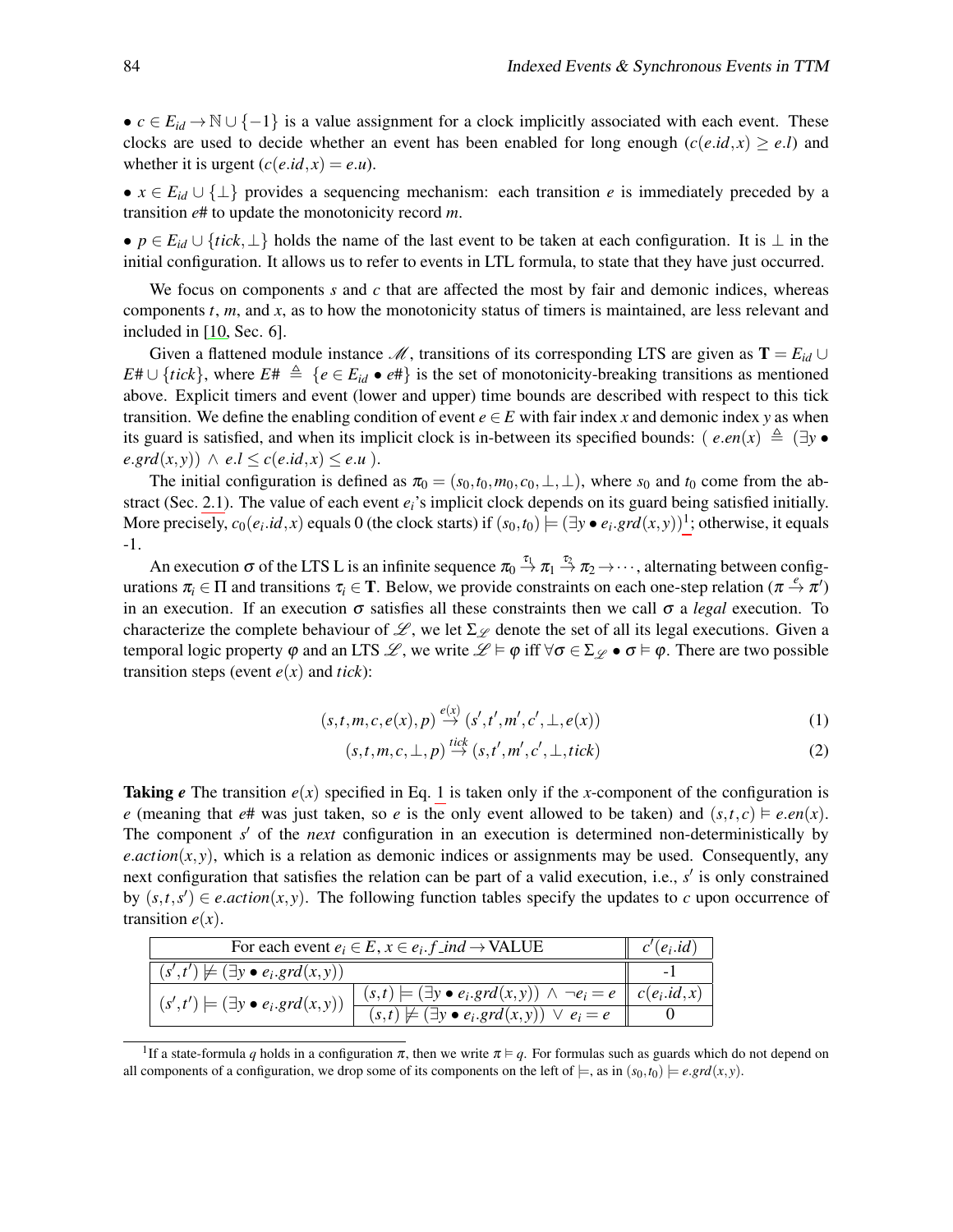We start and stop the implicit clock of *e<sup>i</sup>* as a consequence of executing *e*, according to whether *e<sup>i</sup>* .*grd* just becomes or remains false (1st row), remains true (2nd row), or just becomes true (3rd row). Event *e<sup>i</sup>* is ready to be taken if it becomes enabled *e<sup>i</sup>* .*l* units after its guard becomes true.

Taking *tick* The tick transition specified in Eq. [2](#page-3-1) is taken only if the *x*-component of the configuration is ⊥ (thus preventing *tick* from intervening between any  $e#$  and  $e$  pair) and if  $\forall e \in E \bullet c(e.id, x) < e.u.$ 

| For each event $e \in E$ , $x \in e$ . $f$ ind $\rightarrow$ VALUE |                                                                   | c'(e.id, x) |
|--------------------------------------------------------------------|-------------------------------------------------------------------|-------------|
| $(s',t') \not\models (\exists y \bullet e.grd(x,y))$               |                                                                   |             |
| $(s',t') \models (\exists y \bullet e.grd(x,y))$                   | $(s,t) \not\models (\exists y \bullet e.grd(x,y))$                |             |
|                                                                    | $(s,t) \models (\exists y \bullet e.grd(x,y)) \mid c(e.id,x) + 1$ |             |

Thus, *tick* increments timers and implicit clocks towards their upper bounds.

Scheduling So far, we have constrained executions so that the state changes in controlled ways. However, to ensure that a given execution does not stop making progress, we need to assume fairness. The current TTM tool supports four possible scheduling assumptions.

*1. Spontaneous event*. When no fairness keyword is given, and the UTB is given as \* or unspecified, then even when the event is enabled, it might never be taken.

*2. Just event scheduling* (a.k.a. weak fairness [\[9\]](#page-13-4)). This is assumed when the event is declared with the keyword just and when the upper time bound is \* or unspecified. For any execution  $\sigma \in \Sigma_{\mathscr{L}}$ , if an event *e* eventually becomes continuously enabled, then it occurs infinitely many times:  $\sigma \models (\forall x \bullet$  $\Diamond \Box e . en(x) \rightarrow \Box \Diamond (\exists y \bullet e(x, y))$ , where *x* ranges over *e*'s fair indices and *y* its demonic indices.

This highlights the key distinction between fair and demonic indices. The fairness assumption guarantees that  $e(x, z)$  is treated fairly for every single value of *x*. For example, if *x* is a process identifier, making it a fair index means that as long as it is active, each process is eventually given CPU time. In contrast, if *x* is treated as a demonic index, then it is possible that infinitely often the same process will be given CPU time.

*3. Compassionate event scheduling* (a.k.a. strong fairness [\[9\]](#page-13-4)). This is assumed when the event is declared with the keyword compassionate and when the upper time bound is \* or unspecified. For any execution  $\sigma \in \Sigma$ , if an event *e* becomes enabled infinitely many times, it has to occur infinitely many times. More precisely:  $\sigma \models (\forall x \bullet \Box \Diamond e. en(x) \rightarrow \Box \Diamond (\exists y \bullet e(x, y)).$ 

*4. Real-time event scheduling*. The finite UTB *e*.*u* of the event *e* is taken as a deadline: it has to occur within *u* units of time after *e*.*grd* becomes true or after the last occurrence of *e*. To achieve this effect, the event *e* is treated as just. Since *tick* will not occur as long as *e* is urgent (i.e.,  $e.c = e.u$ ), transition *e* will be forced to occur (unless some other event occurs and disables it).

<span id="page-4-0"></span>**2.3** Semantics of Module Composition So far we have specified the semantics of individual module instances. However, the TTM notation includes a composition. The semantics of systems comprising many instances is defined through flattening, i.e. by providing a single instance which, by definition, has the same semantics as the whole system.

Instantiation When integrating modules in a system, they first have to be instantiated, meaning that the module interface variables must be linked to global variables of the system which it will be a part of. For example if we have a *Phil* module (for philosopher) with two shared variables, *left fork* and *right fork*, and two global fork variables  $f_1$  and  $f_2$ , we may instantiate them as:

instances  $pI = Phil(\text{share } fI, \text{ share } f2)$ ;  $p2 = Phil(\text{share } f2, \text{ share } fI)$  end

Philosopher *p*1 is therefore equivalent to the module *Phil* with its references to *left fork* substituted by *f* 1 and its references to *right fork* substituted by *f* 2.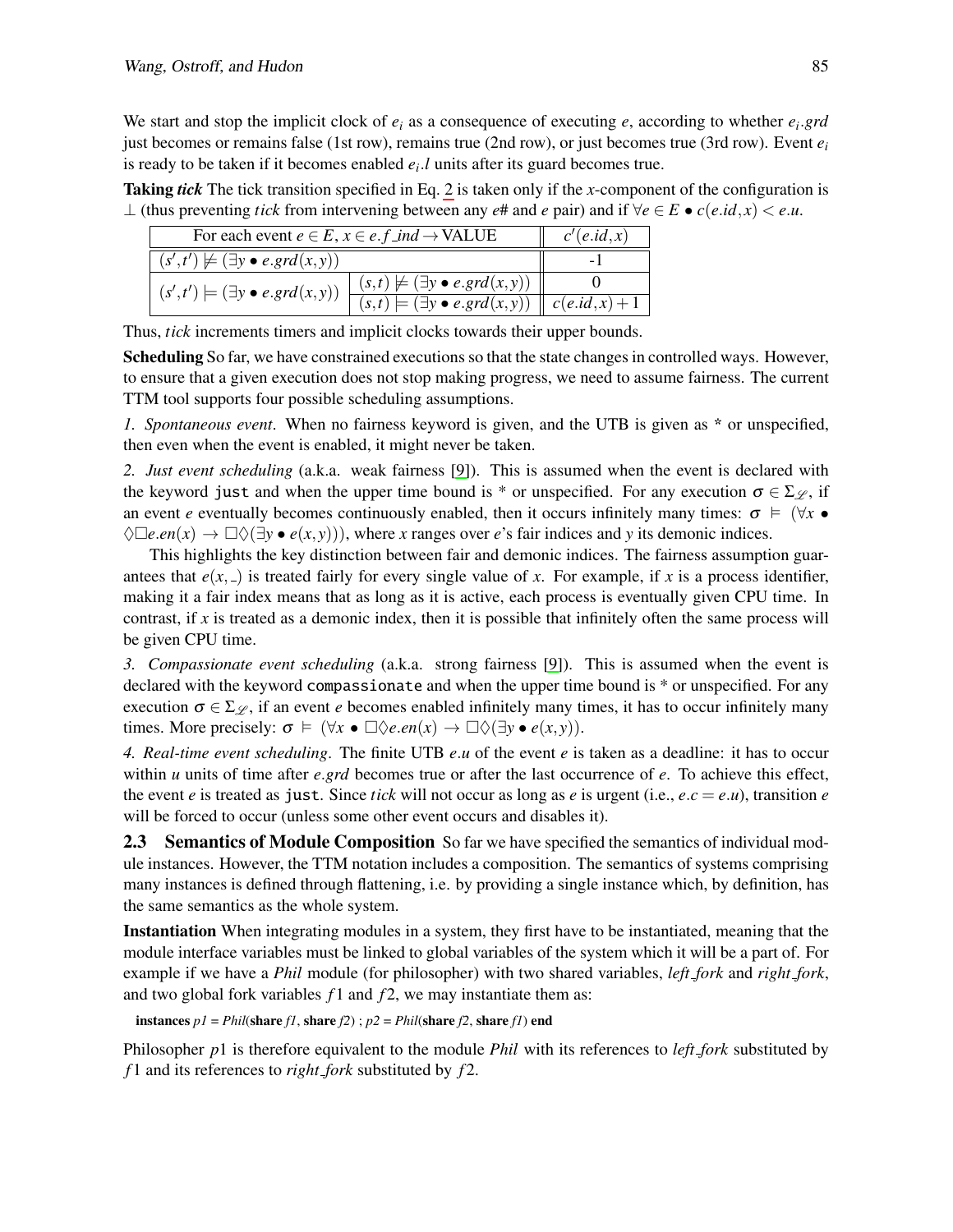Composition The composition *m*1||*m*2 is an associative and commutative function on two module in-**Composition** The composition  $m_1 | m_2$  is an associative and commutative function on two module instances. To flatten the composition, we rename the local variables and events (by prepending the module instance name) so that they are system-wide unique. We then proceed to create the composite instance. Its local variables are the (disjoint) union of the local variables of the two instances. Its interface variables are the (possibly non-disjoint) union of the interface variables of both instances with their mode (in, out, share) adjusted properly [\[10,](#page-13-3) Table 1, p. 38] (e.g., variable in x in *m*1 and variable out x in (in, out, snare) adjusted properly  $[10, 1$  able 1, p. 38]  $m2$  result in an out variable in the composite instance). in a general manner. This is why, in the refined version (Figure 5b), we use a C# FIFO *Queue* to

The simplest case of composition results in the union of the set of events of both instances. However, events from separate instances can be executed synchronously. This can be specified using the notation of synchronous events. As an illustration, consider a case where the plant and controller act synchronously.

|                     | module <i>CONTROLLER</i>                         | instances                      |
|---------------------|--------------------------------------------------|--------------------------------|
| module <i>PLANT</i> | depends $p$ : $PLANT$                            | $env = PLANT(out x)$           |
| interface           | interface                                        | $c = CONTROLLER$ (in x, out b) |
| x : out INT = $0$   | $x:$ in INT                                      | with                           |
| events              | b : out $\text{BOOL} = \text{false}$             | $p := env$                     |
| generate            | events                                           | end                            |
| do                  | respond sync p.generate as act                   | sync_env_c ::= env    c        |
| x::010              | do                                               | end                            |
| end                 | if $x' > 0$ then $b :=$ true else $b =$ false fi | composition                    |
| end                 | end                                              | $system = sync\_env\_c$        |
|                     | end                                              | end                            |

We say module *CONTROLLER* depends on module *PLANT*. At the module level (e.g., *CTRL*), we use a depends clause to specify a list of instances that the current module depends on. At the event level (e.g., *respond*), we use a *sync* ... *as* ... clause to specify the list of events to be synchronized, qualified by name (*act*). Actions of events that are involved in synchronization may reference the primed version of names of the dependent instances (e.g., *p.generate*), and to rename the synchronized events with a new input variables to obtain their next-state values. For example, the *respond* event uses the next-state value of the input variable  $x$  (i.e.,  $x'$ ) to compute the next-state value of its output variable  $b$ . In creating an instance, we use a *with* ... *end* clause to bind all its dependent instances, if any. We use the *::=* operator to rename the synchronized instances (e.g., *sync env c*). As instances *env* and *c* are synchronized as the new instance *sync env c*, taking the event *sync env c.act* has the effect of updating, as one atomic step, the monitored variable *x* then controlled variable *b*.

Specifying *depends* clauses (at the module level) and *sync* clauses (at the event level) results in one or more compound events whose actions are composed of those involved in the synchronization. We discuss the process of merging event actions below. For how event time bounds and fairness assumptions are merged in synchronization, refer to [\[10,](#page-13-3) p. 40].

The use of synchronous events results in three kinds of dependency graphs<sup>[2](#page-5-0)</sup>.

*1.* The *Module Dependency Graph* contains the set of vertices *V* = *MOD*, and the set of edges consisting of  $(m_1, m_2)$ , where module  $m_1$  depends on  $m_2$ .

In each connected component of the module dependency graph, we construct a *synchronous event set* (e.g., {*PLANT.generate*,*CONTROLLER.respond* }) by including each event *e*, where *e* declares a *sync* clause, and all events under *e*'s *sync* clause.

<span id="page-5-0"></span><sup>&</sup>lt;sup>2</sup>Assume that *MOD* denotes the set of declared modules, *EVT* the set of declared events qualified by their containing modules, e.g., *PLANT.generate*, and *VAR* the set of interface and local variables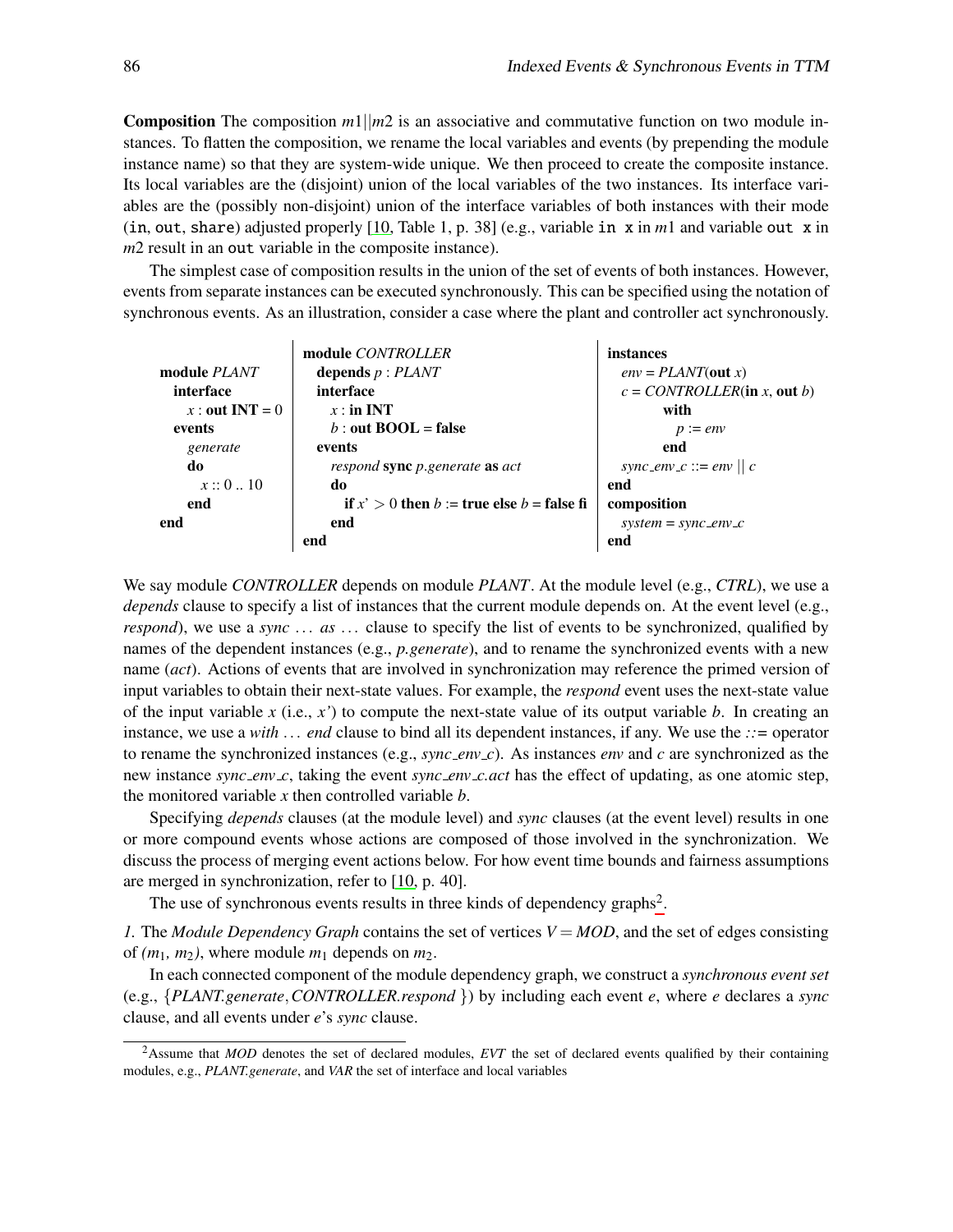*2.* An *Event Dependency Graph* contains the set of vertices *V* = *EVT*, and the set of edges consisting of  $(e_1, e_2)$ , where  $e_1$  and  $e_2$  are in the same synchronous event set and  $e_2$  is declared under the *sync* clause of *e*1.

*3.* An *Action Graph* is constructed from each synchronous event set. We write *VAR<sup>s</sup>* to denote variables that are involved in actions of events in a synchronous event set *s*. For each synchronous event set *s*, its corresponding action graph contains the set of vertices  $V = VAR_s$ , and the set of edges consisting of  $(v_1,$ *v*<sub>2</sub>), where the computation of *v*<sub>1</sub>'s new (or next state) value depends on that of *v*<sub>2</sub>. There are two cases to consider: 1) in an equation where  $v_2$  appears on the RHS and  $v_1'$  on the LHS (i.e.,  $v_1' = \ldots v_2 \ldots$ ); and 2) in an assignment where  $v_2$  appears on the RHS and  $v_1$  on the LHS (i.e.,  $v_1 := \ldots v_2 \ldots$ ).

We perform a topological sort on each action graph to calculate the order of variable assignments, from which we calculate a sequence of variable projections. The *projection* for each variable *v* is a pair  $(v, act)$ , where *act* is either an unconditional assignment (i.e.,  $v := exp$ ), or an conditional assignment (i.e., *if*  $b_1$  *then*  $v := exp_1$  *elseif*  $b_2$  *then*  $v := exp_2$  ... *else* ...). The latter case is resulted from the fact that changes on *v* (either through assignments or the primed notation) occur inside nested if-statements. Finally, the produced sequence of variable projections is adopted as the action of the compound event.

To ensure consistency, the TTM tool reports an error when, e.g., one of the above graphs contains a cycle, or a flattened (or compound) event assigns multiples values to the same variable.

Iterated Composition. Iterated composition allows us to compose an indexed set of similar instances. For example, in the case of a network of processes, we may specify the common process behaviour as a module once, and instantiate them from the set *PID* of process identifiers: *system* = || *pid* : *PID* @ *Process*(in *pid*).

#### <span id="page-6-0"></span>3 Example: A Train Control System

We illustrate the use of TTM indexed events in a train control system. There are two reasons for using the indexed events. First, all trains entering and leaving the station share a common behaviour. Second, by declaring event indices (ranging over trains) as fair, we can assert that individual trains arriving at the station are guaranteed to depart, without being blocked indefinitely by other trains.

<span id="page-6-1"></span>

Figure 1: A Train Control System

Fig. [1a](#page-6-1) shows the topology of the train control system [\[3\]](#page-13-5). There is an entry block (*Entr*) and an exit block (*Exit*) on both ends of the station. Between the entry and exit blocks is a set *PLF* of special blocks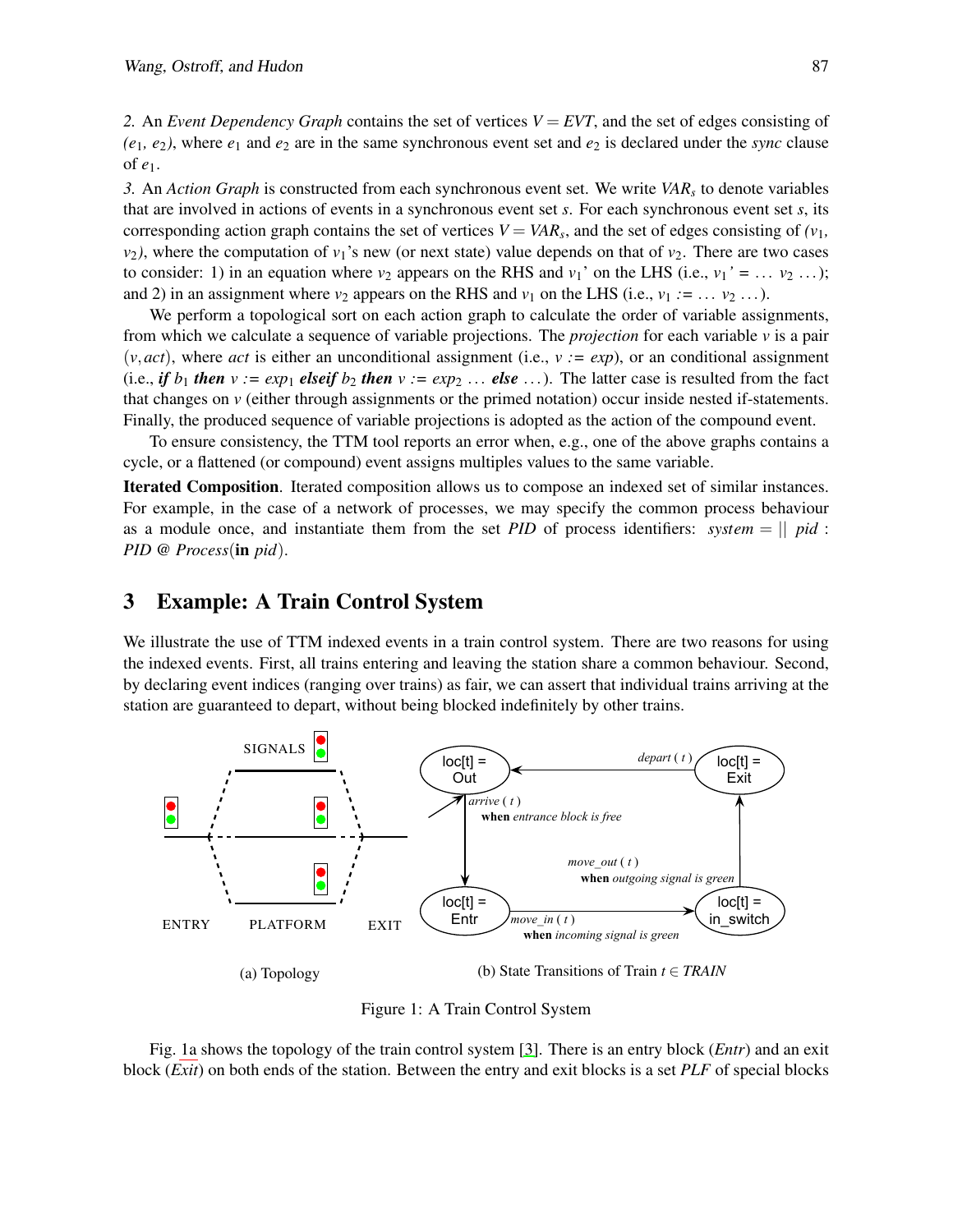hed: Separate Station & Controller Events

<span id="page-7-1"></span><span id="page-7-0"></span>share initialization

called platforms. At most one train may stay at the entry or exit block at a time. On the entry bock, there is a signal *isgn* regulating the incoming train, depending on the availability of platforms. On each platform  $p \in PLF$ , there is a signal *osgn*[*p*] regulating the outgoing train, depending on the availability of the exit block. Fig. [1b](#page-6-1) illustrate the common behaviour of all trains. Each train is initially travelling outside the station. The train may first arrive at the entry block, provided that it is not occupied. When the signal *isgn* turns green, the train is directed via an in-switch to move in an available platform. For some train *t*, after it moved to platform *p*, it waits for the light signal of platform *p* to turn green and then moves away from *p* and onto the exit block. Then the train may depart from the station.

Trains must never collide in the train station. Also, once a train arrives, it should be eventually scheduled to depart from the station.

$$
(\forall t1, t2 : TRAIN \bullet (t1 \neq t2 \land loc[t1] \neq Out \land loc[t2] \neq Out) \Rightarrow loc[t1] \neq loc[t2])
$$
\n(3)

$$
\Box (\text{ } loc[t] = \text{Entr} \Rightarrow \Diamond (\text{loc}[t] = \text{Out})) \tag{4}
$$

We consider two versions of TTM that satisfy both Eq. [3](#page-7-0) and [4.](#page-7-1) Fig. [2a](#page-7-2) presents the TTM interface of an abstract version, where monitored and controlled variables are separated. As a result, the abstract version contains a single *STATION* module that: (a) owns all variables; and (b) mixes all events of train movement (e.g., event *move out* in Fig. [3a\)](#page-8-1) and of signal control (e.g., event *ctrl platform signal* in Fig. [4a\)](#page-8-2). On the other hand, Fig. [2b](#page-7-2) presents the interface of a refined version, which distinguishes between one monitored variable (i.e.,  $occ$  for the set of occupied platforms) and three controlled variables (i.e, *isgn* for an incoming train, *in switch* for platform currently connected to the entrance block, and *osgn* for outgoing trains). Consistently, the behaviour of the controller and that of the trains are factored in separate events and placed in separate modules. The monitored variable (with modifier *in*) is owned by the STATION module and read-only for the CONTROLLER module.

<span id="page-7-2"></span>

| module STATION<br>interface<br>loc: out ARRAY [OPT_BLOCK]<br>$isgn$ : out BOOL<br>osgn: out ARRAY[BOOL]<br>in_switch: out BLOCK | module STATION<br>interface<br><i>occ</i> : out ARRAY[BOOL]<br>$isgn$ : in BOOL<br>$osgn$ : in ARRAY[BOOL]<br>$in\_switch$ : in $BLOCK$<br>local<br>$loc: ARRAY[OPT_BLOCK]$ | snare initialization<br>$qe: \langle Queue \rangle$<br>end<br>module CONTROLLER<br>interface<br>$occ$ : in ARRAY[BOOL]<br>$isgn$ : out BOOL<br>osgn: out ARRAY[BOOL]<br>$in\_switch$ : out $BLOCK$ |
|---------------------------------------------------------------------------------------------------------------------------------|-----------------------------------------------------------------------------------------------------------------------------------------------------------------------------|----------------------------------------------------------------------------------------------------------------------------------------------------------------------------------------------------|
| (a) Abstract                                                                                                                    |                                                                                                                                                                             | (b) Refined: Separate Station & Controller Events                                                                                                                                                  |

Figure 3: Train Control System in TTM: Interfaces Figure 2: Train Control System in TTM: Interfaces

by type OPT BLOCK  $\triangleq$  {Out}  $\cup$  BLOCK where BLOCK  $\triangleq$  {Entr, Exit}  $\cup$  PLF. All train events (e.g.,  $y_1, y_2, y_3, z_4, z_5, z_6, z_7, z_8, z_9, z_1, z_2, z_3, z_4, z_6, z_7, z_7, z_8, z_7, z_7, z_8, z_9, z_1, z_2, z_3, z_4, z_7, z_8, z_9, z_1, z_2, z_4, z_6, z_7, z_8, z_9, z_1, z_2, z_3, z_4, z_6, z_7, z_8, z_9, z_1, z_2, z_3, z_4, z_6, z_7, z_8, z_9, z_1, z_2, z_3, z_4,$ *Exit*). All control events (e.g., *ctrl\_platform\_signal* in Fig. [4a\)](#page-8-2) query the value of loc in their guards (e.g., we write  $|f|$ : TRAIN  $\omega$  loc[t] == Exit ) to check that the exit block is not occupied). However, a more realistic station controller may monitor platforms in the station only, rather than all trains including those travelling elsewhere outside the station. Consequently, in the refined version (Fig. 2b), by refactoring *loc* as a local variable in the *STATION* module (the environment), we hide it from the *CONTROLLER*. The controller then only has access to the monitored variable *occ* (i.e., the set of occupied platforms) which The refinement of the abstract train control system changes the representation of the data stract version (Fig. [2a\)](#page-7-2), the array variable *loc* is used to map each train to its current location, constrained The refined version of TTM changes the representation of the data used by control events. In the ab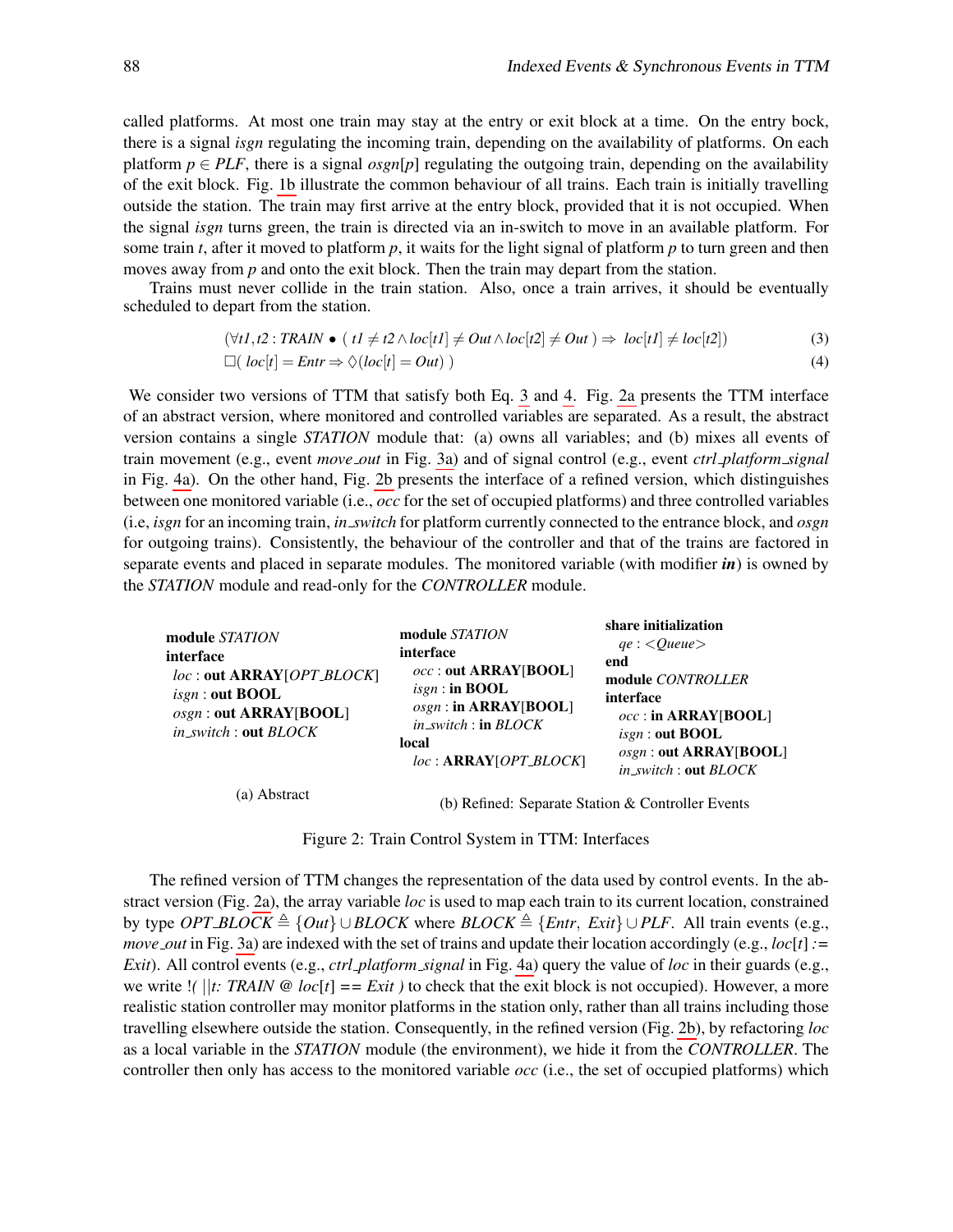encodes a coarser grain of information than *loc* (i.e., locations of all trains). Using the new monitored variable *occ* simplifies guards of controller events (Fig. [4b\)](#page-8-2). Moreover, train events in the environment (e.g., Fig. [3b\)](#page-8-1) updates both the local variable *loc* and the output variable *occ*. This raises the question of whether the *CONTROLLER* module accesses the monitored variable *occ* in a way consistent with the corresponding events in the abstract model. Therefore, we assert that a block is occupied if and only if it corresponds to the location of some train.

<span id="page-8-1"></span>

| $move\_out(t : \textbf{fair} \text{} \text{} \text{FAAIN})$ just | <i>move_out(t:fair TRAIN)</i> [2, $*$ ] just                                  |
|------------------------------------------------------------------|-------------------------------------------------------------------------------|
| when call(is_platform,loc[t]) && osgn[loc[t]]                    | when call(is_platform,loc[t]) && osgn[loc[t]]                                 |
| <b>do</b> $loc[t] := Exit$ , $osgn[loc[t]] :=$ <b>false end</b>  | <b>do</b> $loc[t] := Exit$ , $occ[loc[t]] := false$ , $occ[Exit] := true$ end |
|                                                                  |                                                                               |

(a) Abstract Version

(b) Refined Version

Figure 3: Train Control System in TTM: the *move out* Event in Module *STATION*

The two versions of TTMs are different in scheduling the green signals that control the passage from the platforms to the exit block. While the abstract model is non-deterministic about the order in which trains gain access to the exit block, the concrete model specifies the order uniquely. The signals are controlled by event *ctrl platform signal*. In the abstract version (Fig. [4a\)](#page-8-2), the event is indexed by the set of trains. When the exit block is not occupied, more than one train located at a platforms may be eligible to move on to the exit block. To satisfy Property [4,](#page-7-1) we declare the index on trains as fair and adopt a strong fairness assumption (i.e., *compassionate*) on the controller event. That is, a train infinitely often qualified to leave the station does so eventually. However, such fairness assumption cannot be implemented efficiently. Consequently, in the refined version (Fig. [4b\)](#page-8-2), we use a C# FIFO *Queue*[3](#page-8-3) to specify the order of train departure. The reduced non-determinism allows us to remove the fair index on trains and weaken the fairness assumption (i.e., the event becomes *just*).

<span id="page-8-2"></span>

| $ctrl$ -platform_signal(p: fair BLOCK) compassionate                                              | ctrl_platform_signal just                       |
|---------------------------------------------------------------------------------------------------|-------------------------------------------------|
| when call( <i>is_platform, p</i> )                                                                | when <i>ge.Count</i> () $!= 0$                  |
| && $(\&\&p : BLOCK \otimes \text{call}(is_\text{plafform}, p) -> \text{!} \oslash \text{sgn}[p])$ | $&\&$ !osgn[qe.First()]                         |
| && !(  t: TRAIN $\omega$ loc[t] == Exit)                                                          | $& \& \& \& \&$                                 |
| && (  t: TRAIN $\omega$ loc[t] == p)                                                              | && $occ[qe.First()]$                            |
| <b>do</b> $osgn[p] := true$ end                                                                   | <b>do</b> $osgn[qe.First()]:=$ <b>true end</b>  |
| (a) Abstract Version in module STATION                                                            | (b) Refined Version in module <i>CONTROLLER</i> |

Figure 4: Train Control System in TTM: Controller Events

## <span id="page-8-0"></span>4 Example: Tabular Requirement of a Nuclear Shutdown System

We illustrate the use of synchronous events on parts of the software requirements of a shutdown system for the Darlington Nuclear Generating Station. We present two versions of the system. The first version presents a high-level requirements [\[11\]](#page-13-2) where the controller responds instantaneously to environment changes. We synchronize the environment and controller events to model such instantaneity, and check

<span id="page-8-3"></span><sup>3</sup>Using a C# data object, implementation details of operations such as *Enqueue* are all encapsulated, resulting in a model simpler than one using a native TTM array.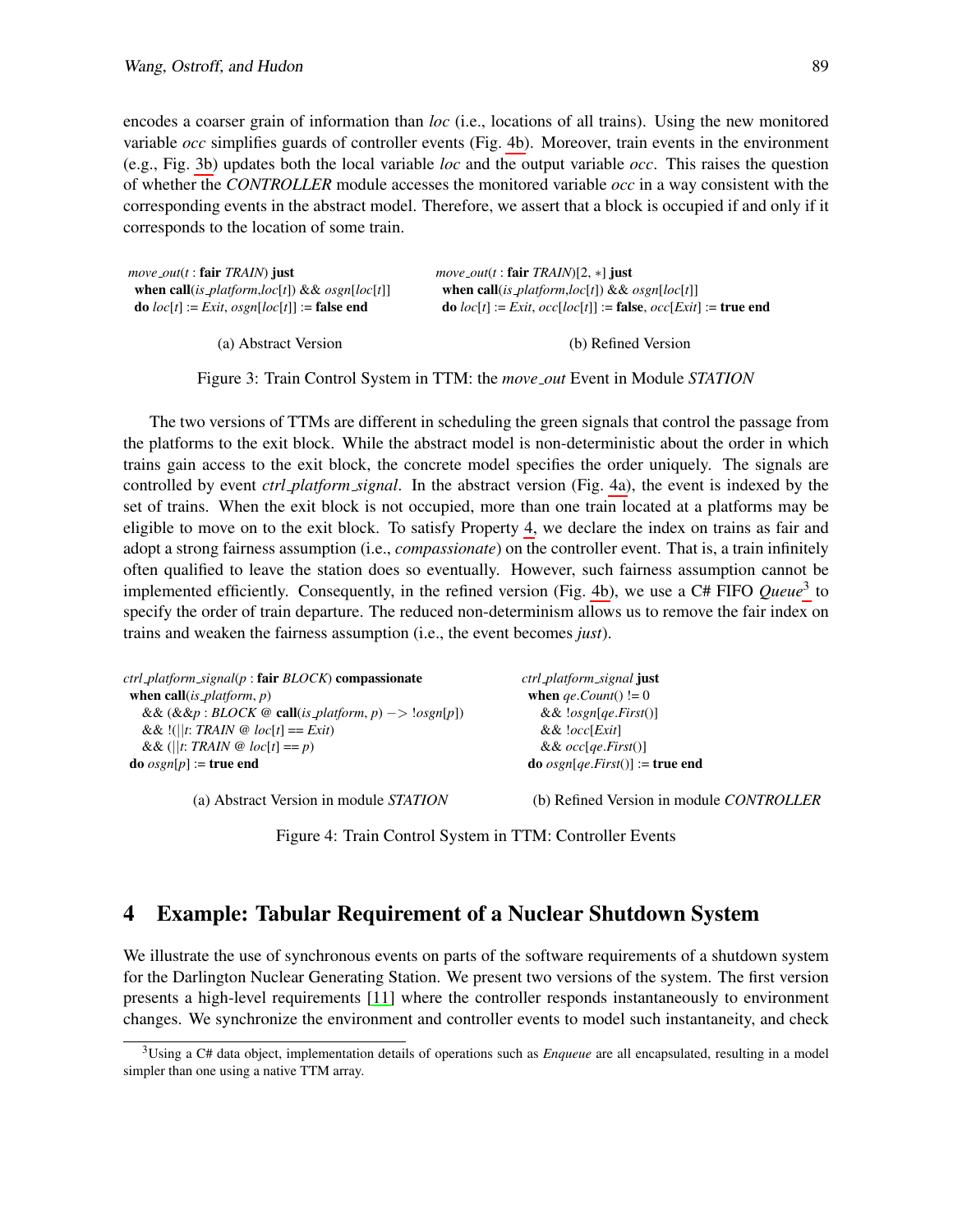it via an invariant property. The refined version illustrates how the response allowance [\[12\]](#page-13-6) can be incorporated as event time bounds (i.e, the controller responds fast enough to environment changes). We decouple the controller from the environment, and check its response via a real-time liveness property.

Requirements of the shutdown system are described mathematically using tabular expressions (a.k.a. function tables) [\[4\]](#page-13-7). Figure [5](#page-9-0) exemplifies tabular requirements for two units: Neutron OverPower (NOP) Parameter Trip (Figure [5a\)](#page-9-0) and Sensor Trips (Figure [5b\)](#page-9-0). In the first column, rows are Boolean conditions on monitored variables (i.e., input stimuli). In the second column, the first row names a controlled variable (i.e., output response); the remaining rows specify a value for that controlled variable. We use the formalism of tabular expressions to check the completeness (i.e., no missing cases from input conditions) and the disjointness (i.e., no input conditions satisfied simultaneously) of our requirements [\[4\]](#page-13-7).

|                                                                                                  | Result                                 |
|--------------------------------------------------------------------------------------------------|----------------------------------------|
| Condition                                                                                        | $\parallel c$ NOP parmirip $\parallel$ |
| $\exists i \in 017 \bullet f \text{.} \text{NOP} \text{.}$ $\text{[i]} = e \text{.} \text{Trip}$ | $e$ -Trip                              |
| $\forall i \in 017 \bullet f_NOP \in [i] = e_Not$                                                | $e$ <i>NotTrip</i>                     |

<span id="page-9-0"></span>

|                                                             | Result                                  |
|-------------------------------------------------------------|-----------------------------------------|
| Condition                                                   | $f_NOP$ sentrip[i]                      |
| calibrated_nop_signal[i] $\geq f_NOPsp$                     | e_Trip                                  |
| $f_NOPsp - k_NOPhys < calibrated\_nop\_signal[i] < f_NOPsp$ | $(f \text{NOP} \text{sentrip}[i])_{-1}$ |
| calibrated_nop_signal[i] $\leq f_NOPsp - k_NOPhys$          | $e$ <i>NotTrip</i>                      |

(a) Function Table for NOP Controller

| (b) Function Table for NOP sensor i, $i \in 017$ (monitoring <i>calibrated_nop_signal</i> [i]) |  |
|------------------------------------------------------------------------------------------------|--|
|------------------------------------------------------------------------------------------------|--|

Figure 5: Tabular Requirement for the Neutron Overpower (NOP) Trip Unit

The NOP Parameter Trip unit (the NOP controller) depends on 18 instances of the Sensor Trip units (the NOP sensors). There are two monitored variables for each NOP sensor *i*: (1) a floating-point calibrated NOP signal value *calibrated nop signal*[*i*]; and (2) a floating-point set point value *f NOPsp*. The monitored signal is bounded by the two pre-set constants *k NOPLoLimit* and *k NOPHILimit*. The monitored set point can be one of the four constants: *k NOPLPsp* (low-power mode), *k NOPAbn2sp* (abnormal mode 2), *k NOPAbn1sp* (abnormal mode 1), and *k NOPnormsp* (normal mode).

Each sensor *i* determines if the monitored signal goes above a safety range (i.e.,  $\geq f_NOPsp$ ), in which case it trips by setting the function variable *f NOPsentrip*[*i*] to *e Trip*. To prevent the value of *f NOPsentrip* from alternating too often due to signal oscillation, a hysteresis region (or dead band) with constant size *k NOPhys* is created. The hysteresis region (*f NOPsp* − *k NOPhys*, *f NOPsp*) is an open interval. When the monitored signal falls within this region, then the new value of *f NOPsentrip* remains as that in the previous state, denoted as *f NOPsentrip*−<sup>1</sup> . The NOP controller is responsible for setting the controlled variable *c NOPparmtrip*, based on values of *f NOPsentrip*[*i*] from all its dependant sensors. If there is at least one sensor that trips, then the NOP parameter trips by setting *c NOPparmtrip* to *e Trip*.

According to the requirements, the system is initialized in a conservative manner. Each calibrated NOP signal is set to its low limit *k NOPLoLimit*, but each *f NOPsentrip*[*i*] for sensor *i* and the controlled variable *c NOPparmtrip* are all set to *e Trip*. As we will see in our specification below (i.e., Equation [6\)](#page-11-0), to ensure that the system satisfies the tabular specification in Figure [5,](#page-9-0) the NOP controller must have completed its very first response (denote as predicate ¬*init response*).

The requirements model in Figure [5](#page-9-0) uses a finite state machine, with an arbitrarily small clock tick, that describes an idealized behaviour. At each time tick *t*, monitored and controlled variables are updated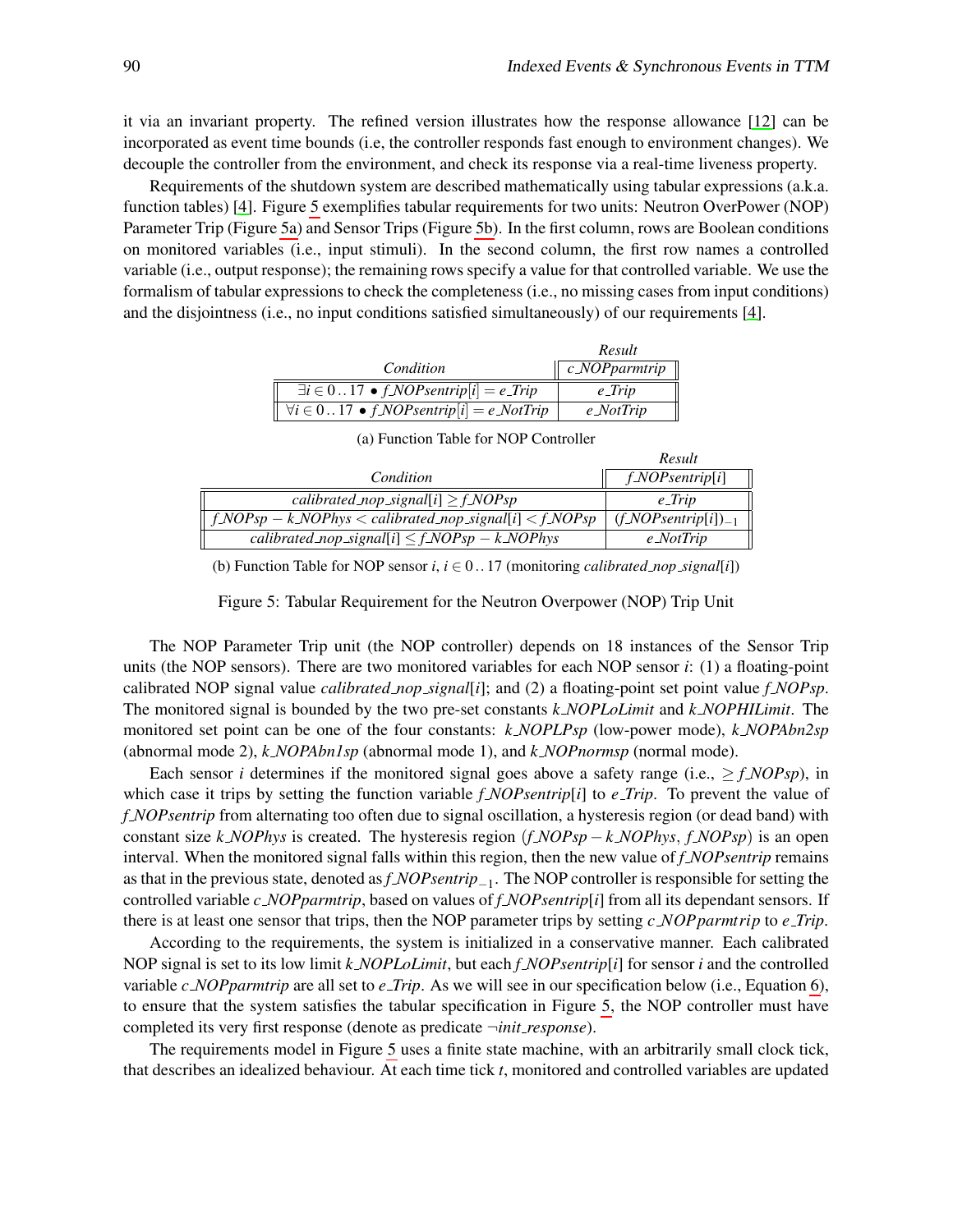instantaneously. State data such as *f NOPsentrip*−<sup>1</sup> are stored and used for the next state. However, to make such requirements implementable, some allowance on the controller's response must be provided [\[12\]](#page-13-6). As a result, we present two versions of the NOP system in TTM: (1) an abstract version with plant and controller taking synchronized actions; and (2) a refined version with the response allowance incorporated as time bounds of the environment and controller events. The refined version allows us to assert timed response properties (e.g., once the monitored signal goes above the safety range, the controller trips within 2 ticks of the clock).

*Abstraction of Input Signal Values.* The TTM tool, like other model checking tools, cannot handle the real-valued monitored variables *f NOPsp* and *calibrated nop signal*[*i*]. Instead, based on the given constants mentioned above, we partition the infinite domains of these two monitored variables into disjoint intervals. First, the four possible constant values for *f NOPsp* have a fixed order and are bounded by constant low and high limits of the calibrated NOP signal. More precisely, we have 6 boundary cases to consider: *k NOPLoLimit* < *k NOPLPsp* < *k NOPAbn2sp* < *k NOPAbn1sp* < *k NOPnormsp* < *k NOPHiLimit*. Second, each of the four possible set points has an associated hysteresis band, whose lower boundary is calculated by subtracting the constant band size  $k$  *NOPhys*, resulting in [4](#page-10-0) additional boundaries<sup>4</sup> to consider: (a) *k NOPLPsp*−*k NOPhys*; (b) *k NOPAbn2sp*−*k NOPhys*; (c) *k NOPAbn1sp*−*k NOPhys*; and (d) *k NOPnormsp*−*k NOPhys*. Consequently, we have 10 boundary cases and 9 in-between cases (e.g., *k NOPLoLimit* < *signal* < *k NOPLPsp*) to consider. Accordingly, we construct a finite integer set *cal nop* that covers all the 19 intervals.

For the purpose of modelling and verifying the NOP controller and sensors in TTM, we parameterize the system by a positive integer *N* denoting the number of dependant sensors.

**Version 1: Synchronizing Plant and Controller.** We first present an abstract version of the model that couples the NOP controller and its plant by executing their actions synchronously. Figure [6](#page-10-1) illustrates the structure of synchronization. The dashed box in Figure [6](#page-10-1) indicates the set of synchronized modules instances: plant *p*, controller *nop*, and 18 sensors *sensor i* ( $i \in 0..17$ ).

<span id="page-10-1"></span>

Figure 6: Neutron Overpower (NOP): Abstract Version – Synchronized Plant and Controller

Figure [8](#page-14-1) (p. [95\)](#page-14-1) presents the complete<sup>[5](#page-10-2)</sup> TTM listing of the NOP unit as described above. The *generate* event of the plant non-deterministically updates the value of a global array that is shared with sensors attached to the NOP controller. The update is performed via the demonic assignment *calibrated\_nop\_signals ::*  $ARRAY[cal\_$  $nop](N)$  (Lines 5 – 6). The NOP controller module (Lines 8 – 26) depends on two module instances (Lines  $9-11$ ). First, the controller depends on a plant  $p$  that generates

<span id="page-10-2"></span><span id="page-10-0"></span><sup>4</sup>Value of (a) is still greater than *k NOPLoLimit*, and similarly value of (d) is still smaller than *k NOPHiLimit*.

<sup>5</sup>For clarity, we present a version with one monitoring sensor. The full version with 18 sensors involves just declaring and instantiating additional dependent sensors. We also exclude definitions of constants and assertions.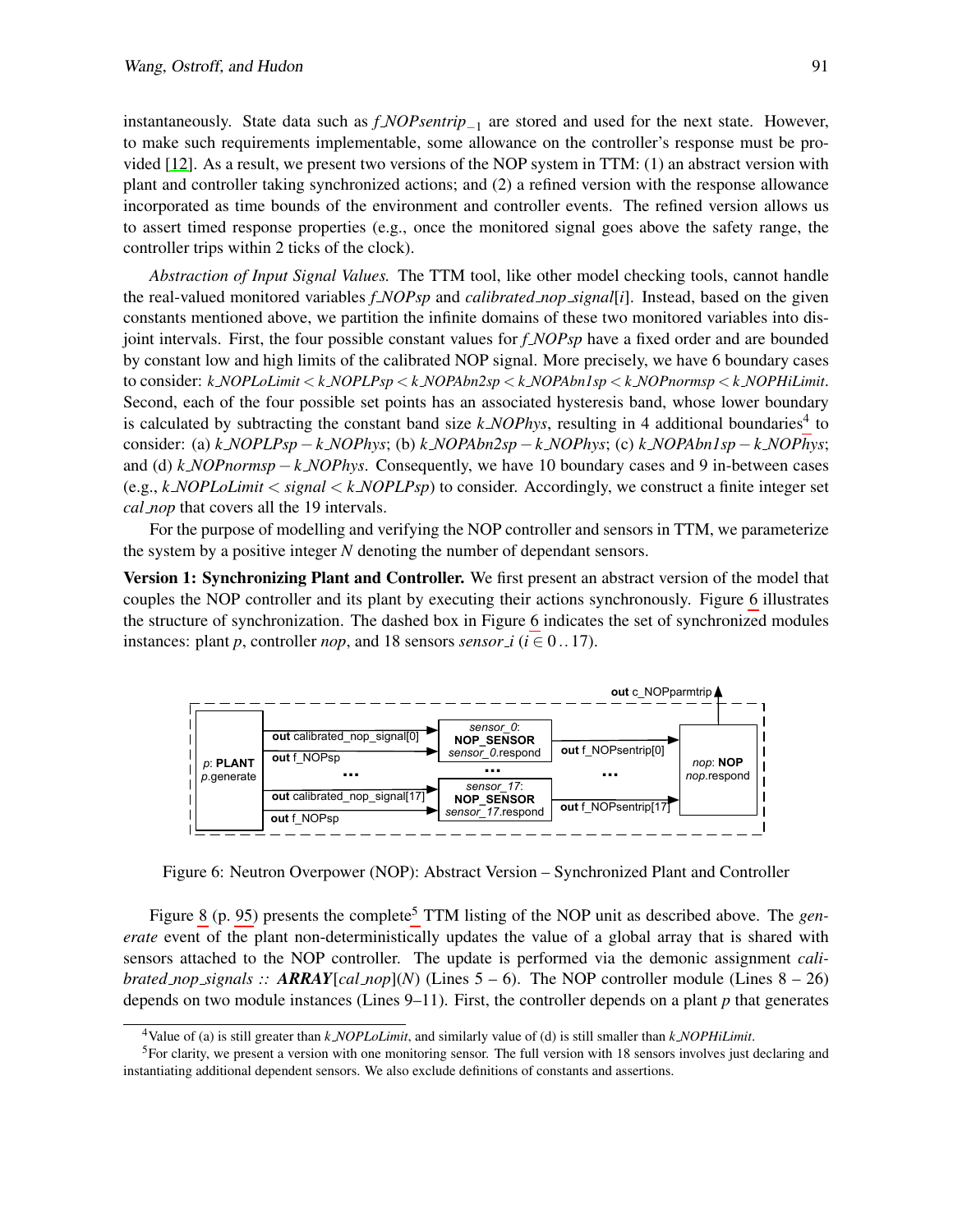an array of calibrated NOP signals (specified by the out array argument *calibrated nop signal* at Lines 4 and 47). Second, the controller depends on a sensor *sensor 0* that monitors a particular signal value (specified by the in argument *calibrated nop signal*[0] at Lines 30 and 48) and provides feedback (specified by the share argument *f NOPsentrip*[0] at Line 31 and 48) for the central NOP controller to make a final decision (specified by the out argument *c NOPparmtrip* at Lines 14 and 49).

Actions of the *respond* events of the NOP controller (Lines  $19 - 24$ ) and of its dependent sensors (Lines 36 – 43) correspond to the tabular requirements (Figure [5a](#page-9-0) and Figure [5b,](#page-9-0) respectively). We use primed variables in these actions to specify the intended flow of actions. Actions of the NOP sensor reference *f NOP'* and *calibrated nop signal i'* (Lines 37, 39, and 41) to indicate, that only after the instance *p* (in the same synchronous set) has written to these two variables can they be used to calculate the new value of *f NOPsentrip*[*i*]. Similarly, actions of the NOP controller reference *f NOPsentrip'*[*j*] (Lines 20 and 22) to indicate, that only after all sensor instances have written to this array can it be used to calculate the new value of *c NOPparmtrip*.

We require that the *respond* event of the NOP controller, the *respond* events of its dependent sensors, and the *generate* event of the plant, are always executed synchronously (as a single transition). In declaring the controller event *respond*, we use a *sync* ... *as* ... clause to specify the events to be included in the synchronous set. When instantiating the NOP controller, we use a *with* ... *end* clause to bind its dependent plant and sensor instances (Line 49). Finally, we rename the synchronized plant, controller, and sensor instances for references in assertions (Line 50).

We check two invariant properties on this abstract version of NOP. First, as all dependent sensors have written to the shared array *f NOPsentrip*, the NOP controller responds instantaneously.

<span id="page-11-2"></span>
$$
\Box \left( \begin{array}{cc} (\exists i: 0..N \bullet f \text{.} NOP \text{sentrip}[i] = e \text{.} Trip ) \Rightarrow c \text{.} NOP \text{paramtrip} = e \text{.} Trip \\ \wedge (\forall i: 0..N \bullet f \text{.} NOP \text{sentrip}[i] = e \text{.} Not Trip ) \Rightarrow c \text{.} NOP \text{paramtrip} = e \text{.} Not Trip \end{array} \right) \tag{5}
$$

Second, since all actions of the plant, the NOP controller, and sensors are synchronized together, we can assert that the controlled variable *c NOPparmtrip* is updated as soon as the plant has updated the two monitored variables *f NOPsp* and *f NOPsentrip*.

<span id="page-11-0"></span>
$$
\Box \left( \left( \begin{array}{cc} \neg \text{ init-response} \\ \wedge & f \text{.NOPsp} = k \text{.NOPLPsp} \\ \wedge & k \text{.NOPLPsp} \leq \text{calibrated} \text{.nop\_signal}[0] \leq k \text{.CalNOPHil\_imit} \end{array} \right) \right) \tag{6}
$$

$$
\Rightarrow c \text{.NOPparmtrip} = e \text{. Trip}
$$

However, the satisfaction of Equation [6](#page-11-0) is an idealized behaviour without the realistic concern of some allowance on the controller's response [\[12\]](#page-13-6). That is, we shall instead allow the state predicate  $c$  *NOPparmtrip* =  $e$ <sub>*-Trip* to be established within a bounded delay.</sub>

Version 2: Separating Plant and Controller. We refine the TTM of NOP in Figure [8](#page-14-1) by decoupling actions of the controller<sup>[6](#page-11-1)</sup> and its plant. Figure [7](#page-12-0) illustrates the refined structure of synchronization: the plant instance *p* is no longer synchronized with the controller. Consequently, the plant event *generate* and the synchronous controller event *respond* are interleaved.

The resulting system would fail to satisfy Equation [6,](#page-11-0) as we introduce some allowance on the response time (termed *response allowance* in [\[12\]](#page-13-6)) of the NOP controller to environment changes. On

<span id="page-11-1"></span><sup>&</sup>lt;sup>6</sup>In the NOP controller, actions of the NOP parameter trip unit and sensor units remain synchronized.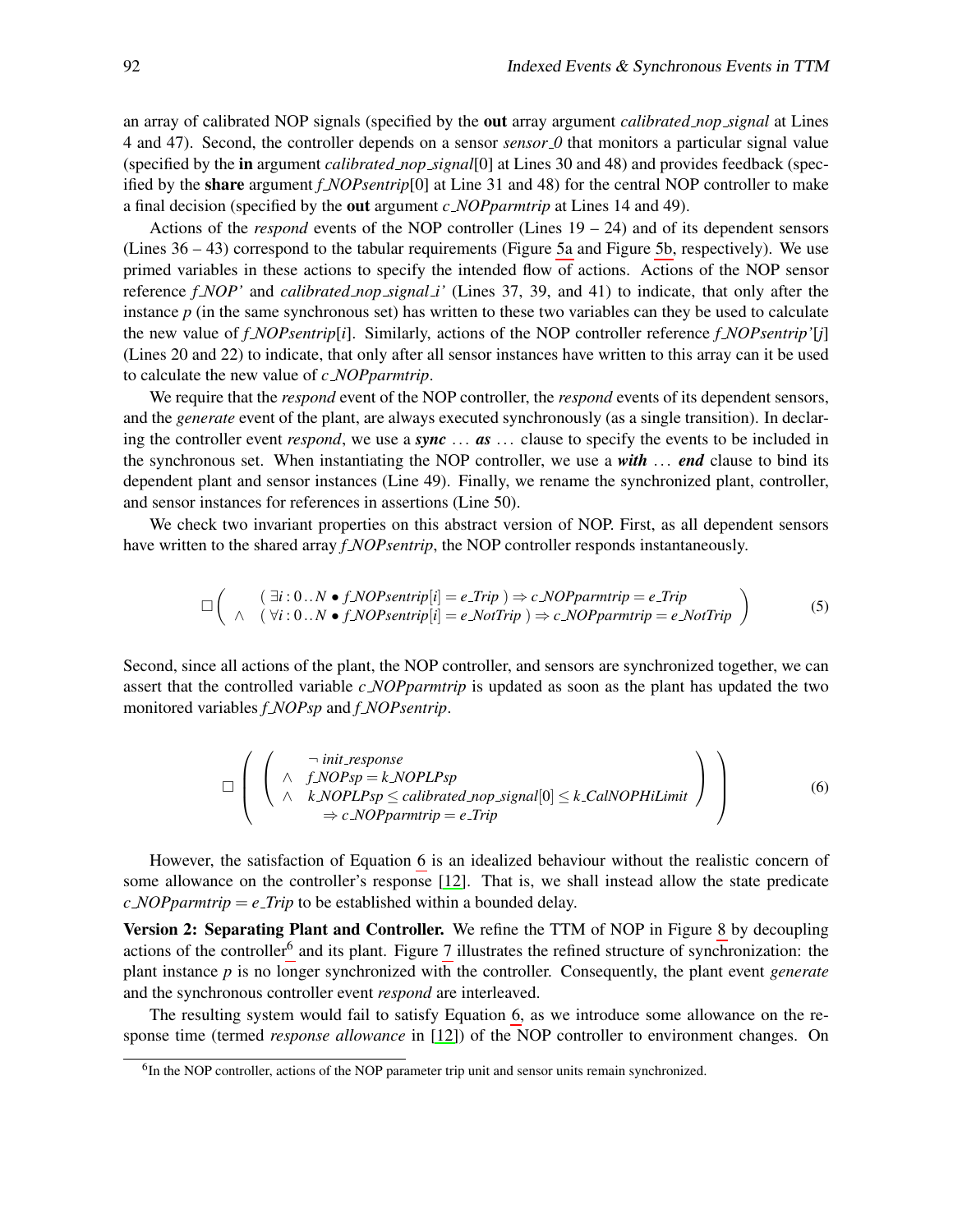<span id="page-12-0"></span>

Figure 7: Neutron Overpower (NOP): Refined Version – Separate Plant and Controller

the other hand, as we still consider the controller's response actions, once initiated, take effect instantaneously, the resulting system should still satisfy Equation [5.](#page-11-2)

We apply the following changes to produce the refined TTM (Figure [8\)](#page-14-1). First, in module *PLANT*, we revise time bounds of the *generate* event to [2, ∗], which encodes the assumption that the controller (whose *respond* event has time bounds [1, 1]) responds fast enough to the environment changes. Second, in module *NOP*, we remove the declaration of *p : PLANT* as a dependent instance (Line 10). We also remove the declaration of *p.generate* as an event to be synchronized with the *respond* event (Line 17). Third, in creating the instance *nop* of module *NOP*, as it no longer depends on a *PLANT* instance, we remove the binding statement (Line 49), i.e., *env := env*. Fourth, in renaming the synchronous instance, we remove the plant instance (Line 50), i.e., *controller ::= sensor*  $0 \parallel$  *nop*. Finally, we add the plant instance into the composition (Line 52), i.e., *system = env* || *controller*.

By declaring a timer *t* and adding a *start t* clause to the *generate* event in module *PLANT* (Line 6), we can satisfy the following real-time response property:

$$
\Box \left( \left( \begin{array}{cc} f \land \text{NOPsp} = k \land \text{OPLPsp} \\ \land & k \land \text{OPLPsp} \le \text{calibrated} \land \text{top\_signal}[0] \le k \quad \text{Cal} \text{NOPHiLimit} \\ \land & t = 0 \\ \Rightarrow \text{mono}(t) \ \mathbf{U} \ (\text{c} \land \text{OPparmtrip} = e \quad \text{Trip} \land t < 2 ) \end{array} \right) \right) \tag{7}
$$

As soon as the set point value and monitored signal value are updated by the plant, the controller produces the proper response within two ticks of the clock. Before the controller responds, timer *t* must not be interrupted (i.e., reset by other events), so as not to provide an inaccurate estimate.

#### 5 Discussion

Our new TTM notations facilitate the formal validation of cyber-physical system requirements. In the train control system (Sec. [3\)](#page-6-0), the indexing construct allows us to select a specific actor (e.g., a train, a process, etc.) and specify a temporal property for that actor. Synchronous events, together with primed variables, allow us to check (real-time) response properties of the tabular requirements of a nuclear shutdown system (Sec. [4\)](#page-8-0).

To our knowledge, the introduced notations of indexed events and synchronous events (and its combination with primed variables) are novel. For synchronous events, the conventional Communicating Sequential Processes (CSP) [\[7\]](#page-13-8) and its tool [\[2\]](#page-13-9) support multi-way synchronization by matching event names in parallel compositions. However, the conventional CSP does not allow processes to modify a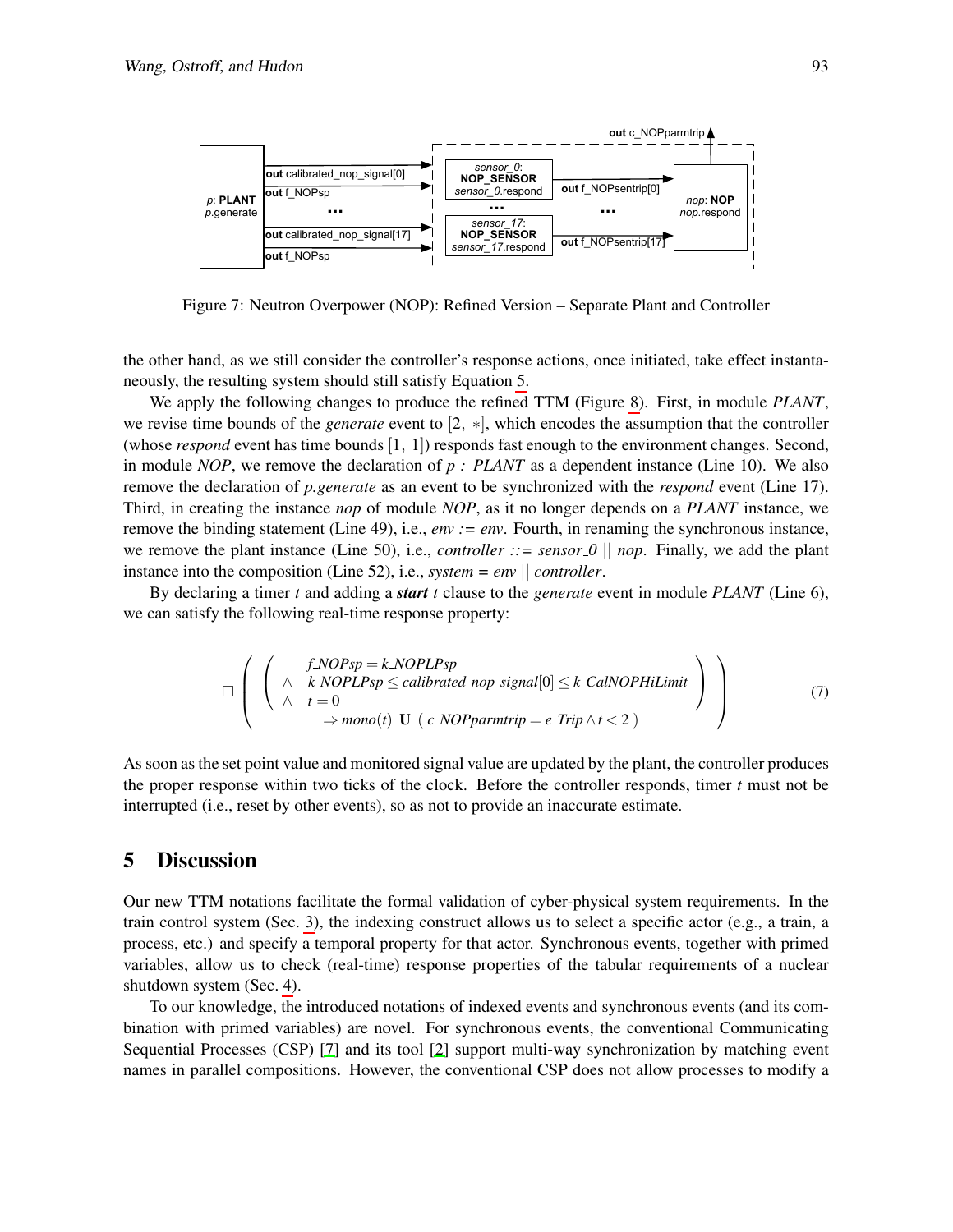shared state. Instead, the system state can only be managed as parameters of recursive processes, making it impossible to synchronize events that denote different parts of simultaneous updates. The notations of un-timed CSP# and the stateful timed CSP (extended with real-time process operators such as time-out, deadline, etc.) [\[8\]](#page-13-10) allow events to be attached with state updates. However, their semantics and tool support do not allow events that are attached with updates to be synchronized. The UPPAAL model checker and its language of timed automata [\[5\]](#page-13-11) support the notion of broadcast channel for synchronizing multiple state-updating transitions (one sender and multiple receivers). However, the RHS of assignments can only reference values evaluated at the pre-state. There is no mechanism, such as the notion of primed variables supported in TTM, for specifying the intended data flow.

For indexed events, the verification tool support for both conventional CSP [\[7\]](#page-13-8) and UPPAAL [\[5\]](#page-13-11) does not allow for fairness assumptions. For UPAAL, it is likely to manually construct an observer, but this is likely to result in convoluted encoding in larger systems and thus is prone to errors. On the other hand, the PAT tool allows users to choose fairness assumptions at the event, process, or global level [\[9\]](#page-13-4) for verifying the un-timed CSP# and stateful timed CSP [\[8\]](#page-13-10). However, our notion of indexed events are of finer-grained for imposing fairness assumptions, as we allow the declaration of event indices as fair.

#### References

- <span id="page-13-0"></span>[1] Patricia Derler, Edward A. Lee & Alberto Sangiovanni-Vincentelli (2012): *Modeling Cyber-Physical Systems.* Proceedings of the IEEE (special issue on CPS) 100(1), pp. 13 – 28. Available at [http://dx.doi.](http://dx.doi.org/10.1109/JPROC.2011.2160929) [org/10.1109/JPROC.2011.2160929](http://dx.doi.org/10.1109/JPROC.2011.2160929).
- <span id="page-13-9"></span>[2] Thomas Gibson-Robinson, Philip Armstrong, Alexandre Boulgakov & AndrewW. Roscoe (2014): *FDR3 – A Modern Refinement Checker for CSP*. In: TACAS, LNCS 8413, Springer, pp. 187–201. Available at [http://dx.doi.org/10.1007/978-3-642-54862-8\\_13](http://dx.doi.org/10.1007/978-3-642-54862-8_13).
- <span id="page-13-5"></span>[3] Simon Hudon & ThaiSon Hoang (2013): *Systems Design Guided by Progress Concerns*. In: Integrated Formal Methods, LNCS 7940, Springer, pp. 16–30. Available at [http://dx.doi.org/10.1007/](http://dx.doi.org/10.1007/978-3-642-38613-8_2) [978-3-642-38613-8\\_2](http://dx.doi.org/10.1007/978-3-642-38613-8_2).
- <span id="page-13-7"></span>[4] Ryszard Janicki, DavidLorge Parnas & Jeffery Zucker (1997): *Tabular Representations in Relational Documents*. In: Relational Methods in Computer Science, Advances in Computing Sciences, Springer Vienna, pp. 184–196. Available at [http://dx.doi.org/10.1007/978-3-7091-6510-2\\_12](http://dx.doi.org/10.1007/978-3-7091-6510-2_12).
- <span id="page-13-11"></span>[5] Kim G. Larsen, Paul Pettersson & Wang Yi (1997): *UPPAAL in a Nutshell*. International Journal on Software Tools for Technology Transfer 1(1–2), pp. 134–152. Available at [http://dx.doi.org/10.1007/](http://dx.doi.org/10.1007/s100090050010) [s100090050010](http://dx.doi.org/10.1007/s100090050010).
- <span id="page-13-1"></span>[6] JonathanS. Ostroff, Chen-Wei Wang, Simon Hudon, Yang Liu & Jun Sun (2014): *TTM/PAT: Specifying and Verifying Timed Transition Models*. In: FTSCS, Communications in Computer and Information Science 419, Springer, pp. 107–124. Available at [http://dx.doi.org/10.1007/978-3-319-05416-2\\_8](http://dx.doi.org/10.1007/978-3-319-05416-2_8).
- <span id="page-13-8"></span>[7] A.W. Roscoe (2010): *Understanding Concurrent Systems*, 1st edition. Springer. Available at [http://dx.](http://dx.doi.org/10.1007/978-1-84882-258-0) [doi.org/10.1007/978-1-84882-258-0](http://dx.doi.org/10.1007/978-1-84882-258-0).
- <span id="page-13-10"></span>[8] Jun Sun, Yang Liu, Jin Song Dong, Yan Liu, Ling Shi & Étienne André (2013): *Modeling and verifying hierarchical real-time systems using stateful timed CSP*. ACM Trans. Softw. Eng. Methodol. 22(1), pp. 3:1–3:29. Available at <http://dx.doi.org/10.1145/2430536.2430537>.
- <span id="page-13-4"></span>[9] Jun Sun, Yang Liu, Jin Song Dong & Jun Pang (2009): *PAT: Towards Flexible Verification under Fairness*. In: CAV, LNCS 5643, pp. 709 – 714. Available at [http://dx.doi.org/10.1007/978-3-642-02658-4\\_59](http://dx.doi.org/10.1007/978-3-642-02658-4_59).
- <span id="page-13-3"></span>[10] C.-W. Wang, J. S. Ostroff & S. Hudon (2014): *Using Indexed and Synchronous Events to Model and Validate Cyber-Physical Systems*. Tech Report EECS-2014-03, York University.
- <span id="page-13-2"></span>[11] A. Wassyng & M. Lawford (2006): *Software tools for safety-critical software development*. STTT 8(4-5), pp. 337–354. Available at <http://dx.doi.org/10.1007/s10009-005-0209-6>.
- <span id="page-13-6"></span>[12] A. Wassyng, M. Lawford & X. Hu (2005): *Timing Tolerances in Safety-Critical Software*. In: FM, pp. 157–172. Available at [http://dx.doi.org/10.1007/11526841\\_12](http://dx.doi.org/10.1007/11526841_12).